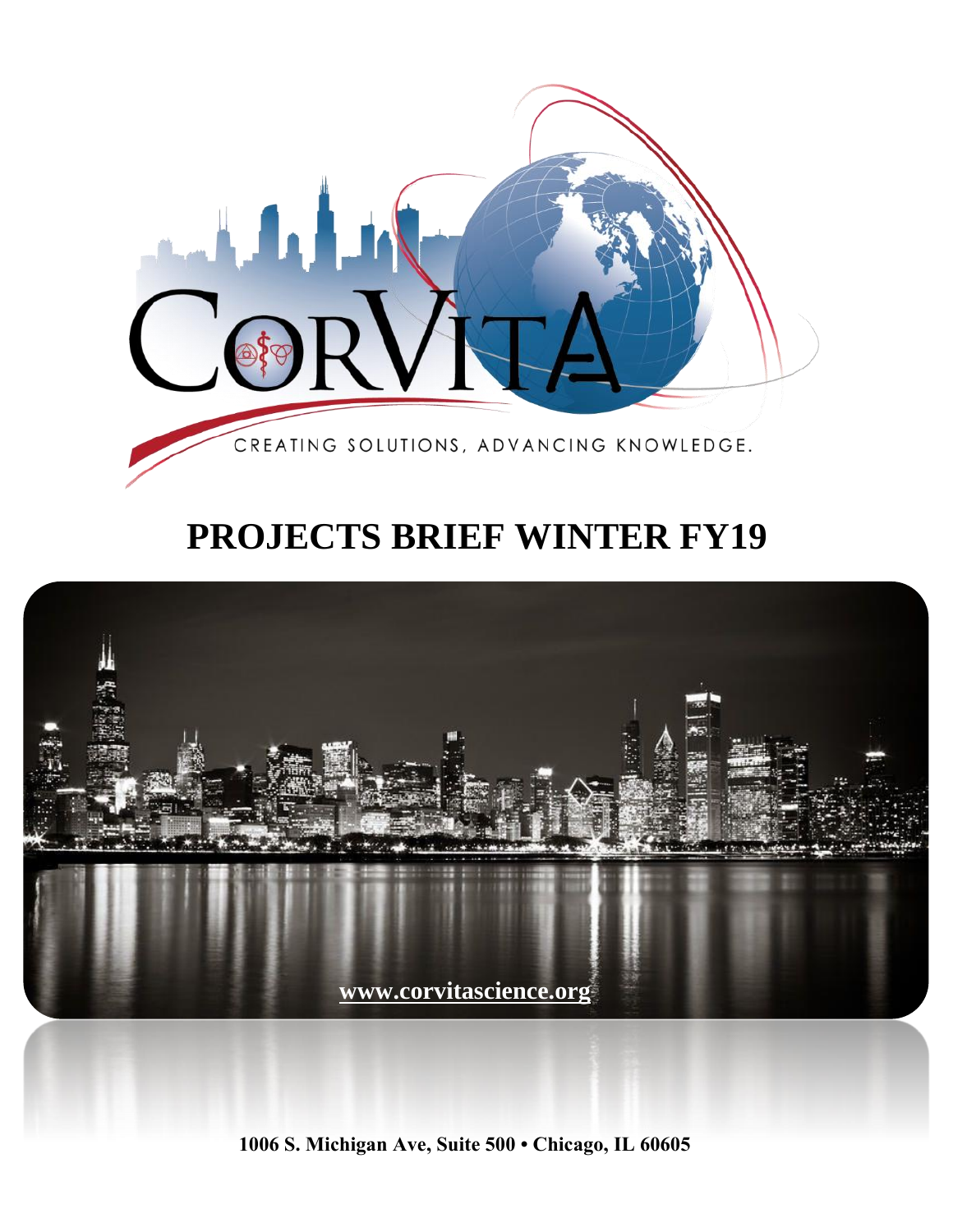

## **MEDICAL EDUCATION**

CorVita Science Foundation had its first ever CME series in January titled, "*Atrial Fibrillation 2019: Best Practice Series*." The series was a 3-week event, happening on different Thursdays during the month, with each week reviewing different stages of atrial fibrillation. Audience members included local general cardiologists, internists, electrophysiologists, interventional cardiologists as well as allied healthcare professionals who treat and manage heart disease.



The first and second events were presented by Dr. Martin Burke regarding

diagnosis of atrial fibrillation and how health professionals can prevent cyptogenic stroke in high

risk patients; and reviewing the treatment of atrial fibrillation looking at ablation versus medical therapy in heart failure. The last event of the series was presented by Dr. David Rhine who discussed stroke prevention taking a closer look at anticoagulation versus LAA occlusion.

CSF would like to thank its sponsorship from multiple companies including: Abbott, BioSense Webster, Boston Scientific, Janssen Pharmaceuticals, Medtronic and Pfizer.

CSF will host its next CME series in April reviewing Heart Failure and Sudden Death.

### **RESEARCH**

CSF is continuing its roots in research by adding two projects to its portfolio. As CSF is inclusive, anyone who is interested in participating can be part of these exciting new developments. Details on the projects are listed below:

#### *Project 1: Official Intelligence and Machine Learning*

This project, which was started with the 2017 summer student group from Midwestern University, evaluates subcutaneous ICD (S-ICD) stored electrocardiographic data. The research will include data-basing 10,000 S-ICD events digital electrograms and adjudicating the events carefully and methodically. The project will teach students and physicians how to set up adjudication methods, intellectual property, data repositories for digital data, contracting for data release and adjudication of electrogram events.

#### *Project 2: Center for Predictive Analytics and Data Mining*

This 2018 summer research project will continue as the students from Midwestern University had successfully catalogued 250 patients with atrial fibrillation last year. The pilot project was to test a predictive analytic regarding medication adherence and compliance. This next stage of this project is to validate the predicative analytic score and to expand to new healthcare analytics. The Center will teach students and physicians the importance of objective measures of risk/benefit in caring for patients in clinical settings, advance their knowledge on the utility of statistical analysis of subjective behavior, objective data points, clinical trial data utility (such as metanalysis) and non-medical metrics to guide clinical care.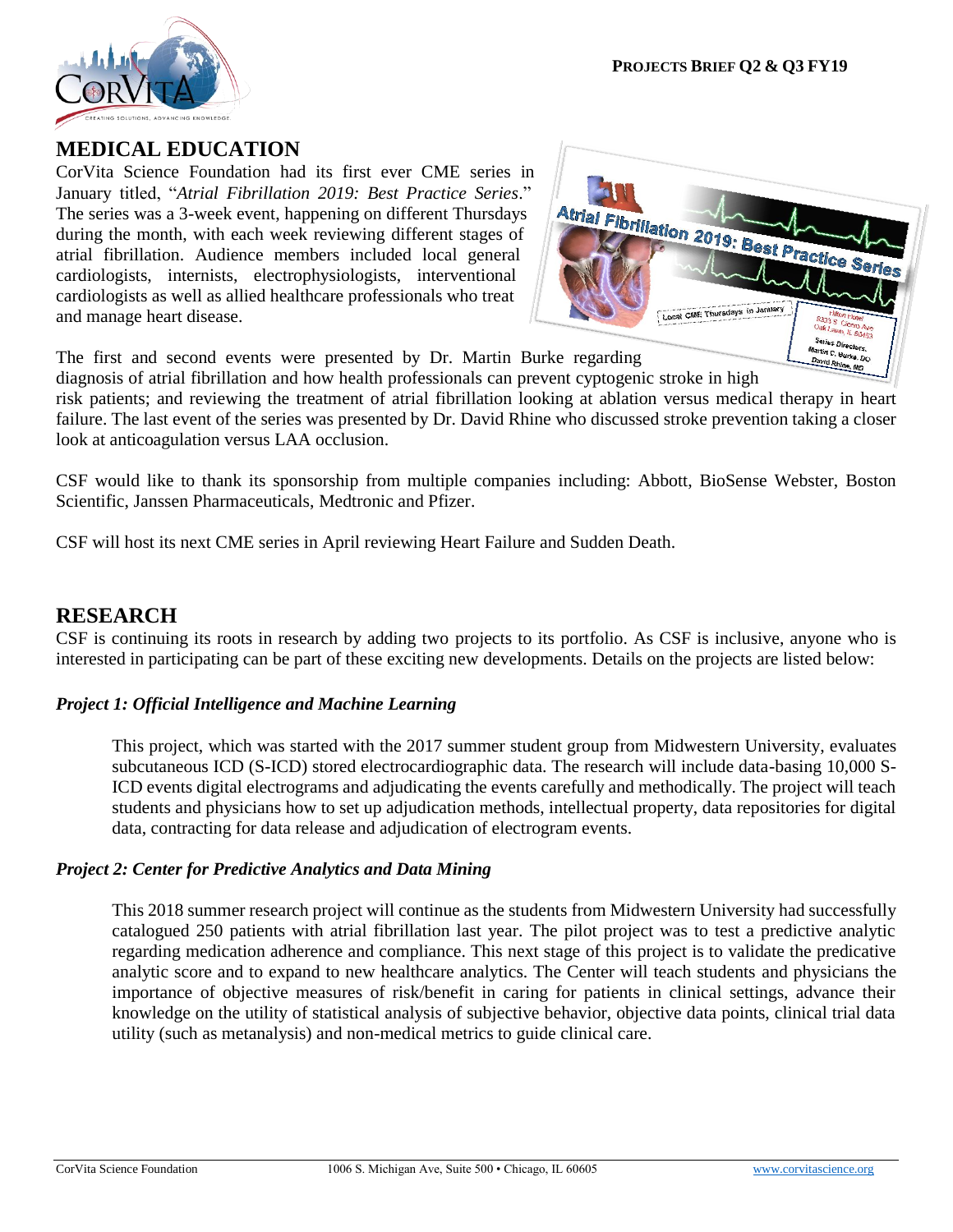

## **CLINICAL TRIALS (ENROLLING)**

**MANAGE AF–** The objective of this multi-site research is to establish a contemporary and simple registry to help determine the course and progression of patients with atrial fibrillation (AF). Its main focus is the management of AF in the prevention of thrombo-embolic events using rhythm and rate control interventions.



**APPRAISE ATP–** The primary objective is to understand the role of anti-tachycardia pacing

(ATP) in primary prevention patients indicated for ICD therapy. The incidence of all-cause shocks in subjects programmed with shocks only will be compared with subjects programmed to standard therapy (ATP and shock) to assess equivalency.

**PREEMPT HF–** The goal of the PREEMPT-HF study is to collect device and clinical event data to evaluate extended applications of the HeartLogic™ Heart Failure Diagnostic (HeartLogic) in a broad spectrum of heart failure (HF) patients with an implantable cardioverter defibrillator (ICD) or cardiac resynchronization therapy defibrillator (CRT-D). There are no primary safety and/or efficacy endpoints for this study.

## **FY19 PUBLICATIONS**

CorVita continues to pride itself of its constant research and publications and will therefore share all additional publications over the course of the fiscal year. Publications are listed below:



Quast ABE, Baalman SWE, Brouwer TF, Smeding L, Wilde AAM, **Burke MC**, Knops RE. A novel tool to evaluate the implant position and predict defibrillation success of the subcutaneous implantable defibrillator: The PRAETORIAN score. Heart Rhythm 2019; 16(3): 403-410.

**Rajamannan NM**. TIEG1 is upregulated in Lrp5/6-mediated valve osteogenesis. J Cell Biochem. 2018 Sep 23. doi: 10.1002/jcb.27606.

Essandoh MK, Mark GE, Aasbo JD, Joyner CA, Sharma S, Decena BF, Bolin ED, Weiss R, **Burke MC**, McClernon TR, Daoud EG, Gold MR. Anesthesia for subcutaneous implantable cardioverter defibrillator implantation: Perspectives from the clinical experience of a U.S. panel of physicians. PACE 2018; doi: 1111/pace. 13664

Theuns DAMJ, Brouwer TF, Jones PW, Allavatam V, Donnelley, S, Auricchio A, Knops RE, **Burke MC**. Prospective blinded evaluation of a novel sensing methodology designed to reduce inappropriate shocks by the subcutaneous implantable cardioverter defibrillator. Heart Rhythm 2018; 15(10): 1515-1522.

Quast ABE, Tjong FVY, Koop BE, Wilde AAM, Knops RE, **Burke MC**. Device orientation of a leadless pacemaker and subcutaneous implantable cardioverter-defibrillator in canine and human subjects and the effect on intrabody communication. Europace. 2018; 20(11): 1866-1871.

Frankel DS, **Burke MC**, Callans DJ, Stivland TM, Duffy E, Epstein AE, Impact of Body Mass Index on Safety and Efficacy of the Subcutaneous Implantable Cardioverter-Defibrillator. JACC Electrophysiology 2018, 4(5): 652-659

Amin AK, Gold MR, **Burke MC**, Knight BP, Rajjoub MR, Duffy E, Husby M, Stahl WK, Weiss R. Factors associated with high voltage impedance and subcutaneous implantable defibrillator ventricular fibrillation conversion success. Circ Arrhythmia and Electrophysiology 2019; 12(4): e006665. Doi: 10.1161/CIRCEP.118.006665

**Burke MC**, Moss JD, Ludmer P, Sharma AD, Barr CS, O'Neill PG, Lee MA, Skehan JD,Cho S, Kang S, Toff W. Comparisons and Observations during Multiple Posture Analysis of Resting Electrocardiograms (COMPARE) Study. In review

Brouwer TF, **Burke MC**, Knops RE. Letter regarding: Ventricular fibrillation conversion testing after implantation of a subcutaneous implantable cardioverter defibrillator: Report from the national cardiovascular data registry. Circulation 2018;